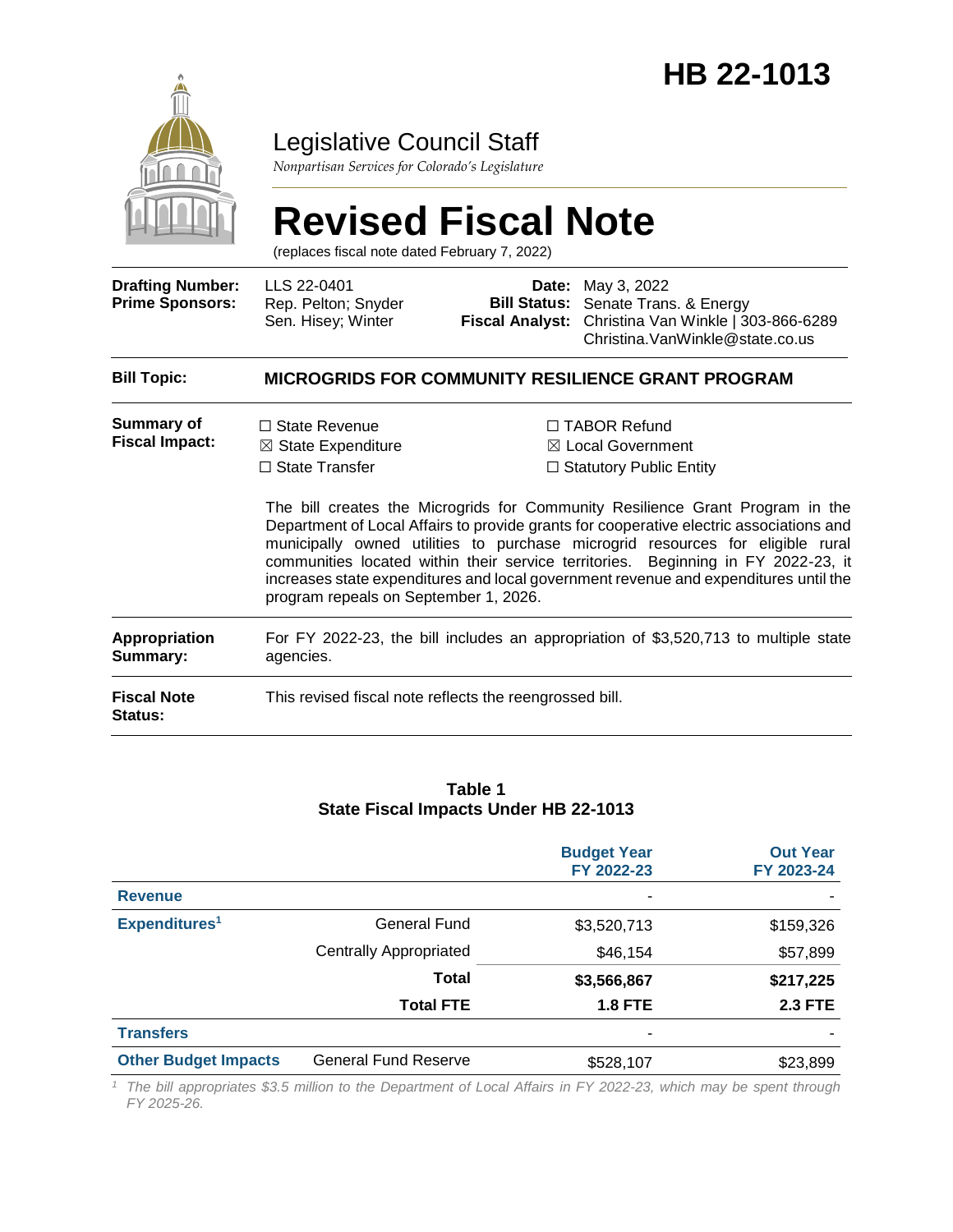Page 2

## Page 2<br>May 3, 2022 **HB 22-1013**

## **Summary of Legislation**

The bill creates the Microgrids for Community Resilience Grant Program to be administered by the Division of Local Governments (DLG) in the Department of Local Affairs (DOLA), in collaboration with the Colorado Resiliency Office in DOLA and the Colorado Energy Office (CEO). Cooperative electric associations and municipally owned utilities may apply to the DLG for a grant to purchase microgrid resources in eligible rural communities within the utility's service territory that are at significant risk of severe weather or natural disaster events and where community anchor institutions, as defined in the bill, are located. The bill appropriates \$3.5 million to DOLA in FY 2022-23 to implement the grant program, and allows these funds to be used through FY 2025-26.

Microgrids are defined as groups of interconnected electric loads and distributed energy resources with clearly defined electrical boundaries that can be connected to or disconnected from the electric grid. The microgrid functions as a single, controllable entity with respect to the electric grid.

DOLA, the DLG, and the Resiliency Office are authorized to use a portion of the grant money for the direct and indirect costs associated with administering the grant program. The DLG is required to collaborate with the Resiliency Office and the CEO to develop a grant application process by January 1, 2023, and post information about the process on the department's website. The DLG, in collaboration with the Resiliency Office, must consider the eligible rural community's degree of exposure to, and nature of interests that are at risk from, severe weather or natural disaster events, and the availability of alternative resources and financial resources to mitigate the risks. The DLG is also required to prioritize microgrids with a higher reliance on non-fossil fuel-based generation.

Beginning December 1, 2023, the DLG must submit an annual report summarizing the grants awarded. The annual report must be published on DOLA's website and provided to relevant legislative committees. The grant program is repealed on September 1, 2026.

## **Background and Assumptions**

The average capacity of an installed microgrid is typically under 10 megawatts and, according to one study, costs between \$2 million and \$4 million per megawatt. 1 This bill appropriates \$3.5 million to DOLA, which would support the development of approximately 2 megawatt of microgrid capacity annually, assuming that grant recipients cover about half of the costs on a per megawatt basis. The actual number of projects supported, the amount of grant awards, and financial terms would be established by DOLA.

The Infrastructure Investment and Jobs Act, enacted in November 2021, included \$3 billion in federal funds to the Smart Grid Investment Matching Grant Program, which remains available to fund eligible projects through September 30, 2026. 2 This federal funding may impact the demand for state-level funding for microgrid investments.

 $\overline{a}$ <sup>1</sup> National Renewable Energy Laboratory. 2018. Phase 1 Microgrid Cost Study: Data Collection and Analysis of Microgrid Costs in the United States. Available at[: https://www.nrel.gov/docs/fy19osti/67821.pdf.](https://www.nrel.gov/docs/fy19osti/67821.pdf)

<sup>&</sup>lt;sup>2</sup> Information about the Smart Grid Investment Grant Program can be found online at: [https://www.smartgrid.gov/recovery\\_act/overview/smart\\_grid\\_investment\\_grant\\_program.html.](https://www.smartgrid.gov/recovery_act/overview/smart_grid_investment_grant_program.html)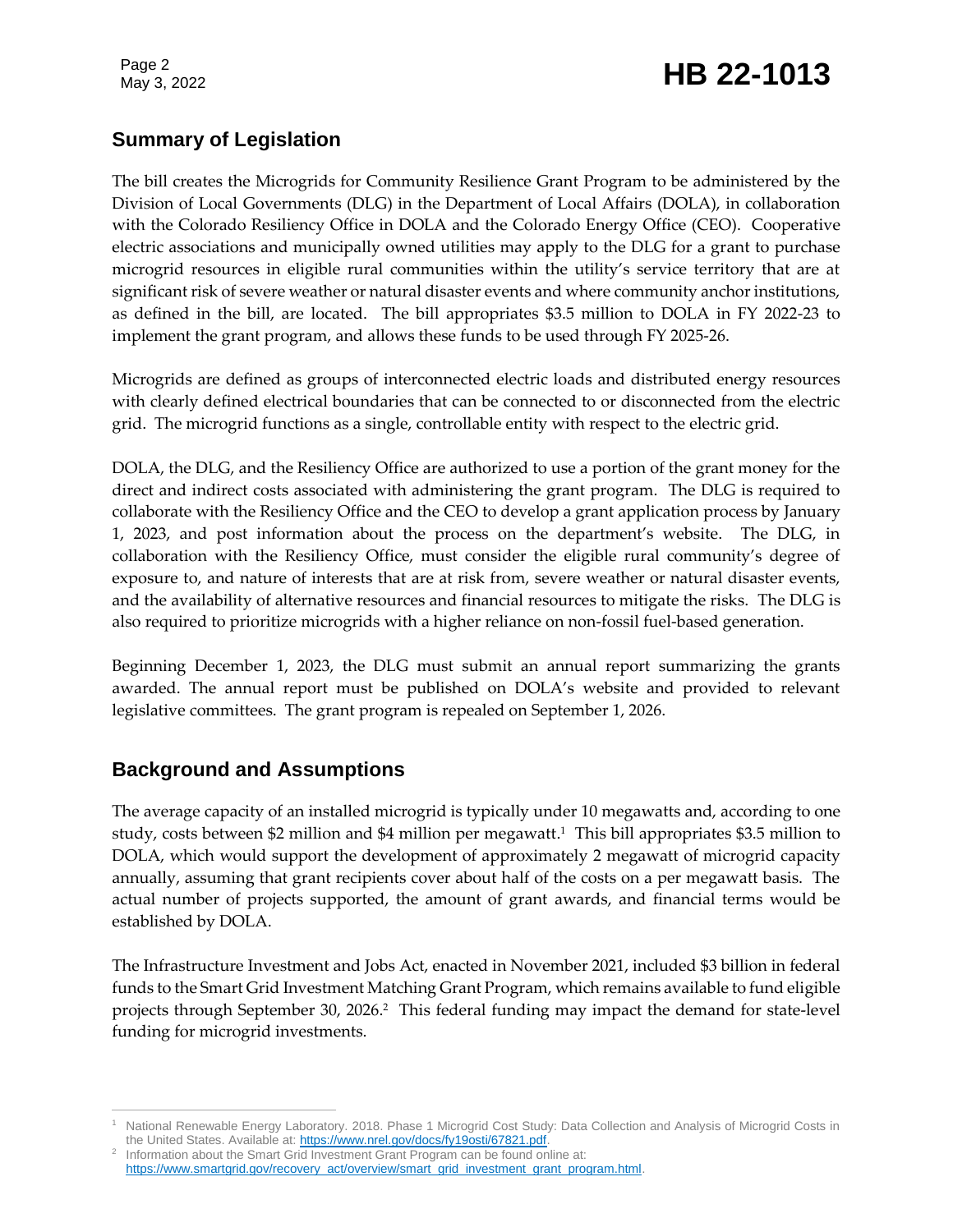## **State Expenditures**

The bill increases state expenditures in multiple state agencies by \$3,569,532 in FY 2022-23 and \$217,225 in FY 2023-24 and ongoing until the program is repealed, paid from the General Fund. Program costs are shown in Table 2 and detailed below.

#### **Table 2 Expenditures Under HB 22-1013**

|                                           |                  | FY 2022-23     | FY 2023-24     |
|-------------------------------------------|------------------|----------------|----------------|
| <b>Department of Local Affairs</b>        |                  |                |                |
| <b>Personal Services</b>                  |                  | \$96,755       | \$129,008      |
| <b>Operating Expenses</b>                 |                  | \$2,160        | \$2,700        |
| <b>Capital Outlay Costs</b>               |                  | \$12,400       |                |
| Grant Funding <sup>1</sup>                |                  | \$3,388,685    |                |
| Centrally Appropriated Costs <sup>2</sup> |                  | \$42,291       | \$52,415       |
| FTE - Personal Services                   |                  | 1.6 FTE        | 2.0 FTE        |
| <b>DOLA Subtotal</b>                      |                  | \$3,542,291    | \$184,123      |
| <b>Colorado Energy Office</b>             |                  |                |                |
| <b>Personal Services</b>                  |                  | \$20,713       | \$27,618       |
| Centrally Appropriated Costs <sup>2</sup> |                  | \$3,863        | \$5,484        |
| FTE - Personal Services                   |                  | 0.2 FTE        | 0.3 FTE        |
| <b>CEO Subtotal</b>                       |                  | \$24,576       | \$33,102       |
|                                           | Total            | \$3,566,867    | \$217,225      |
|                                           | <b>Total FTE</b> | <b>1.8 FTE</b> | <b>2.3 FTE</b> |

*<sup>1</sup> Grant funding appropriated in FY 2022-23 is further appropriated through FY 2025-26.* 

*<sup>2</sup> Centrally appropriated costs are not included in the bill's appropriation.*

**Department of Local Affairs.** The Department of Local Affairs requires 2.0 FTE to develop the grant application process, implement the grant program, conduct outreach, and prepare legislative reporting. Staff will be responsible for creating and managing the program, overseeing the grant application process, managing award recipients, and developing contracts. First-year costs assume a September 1 start date and are prorated for the General Fund pay date shift. Standard operating and capital outlay costs are included. After accounting for administrative costs, about \$3.4 million remains for available grant funding, which the department may expend through FY 2025-26.

**Colorado Energy Office**. The Colorado Energy Office (CEO) will require 0.3 FTE to provide technical assistance to the DOLA in designing the program, reviewing grant applications for technical requirements and feasibility, recommending and prioritizing applications based on need and suitability, and other technical assistance as needed. Costs are prorated in the first year for the September start date and General Fund pay date shift.